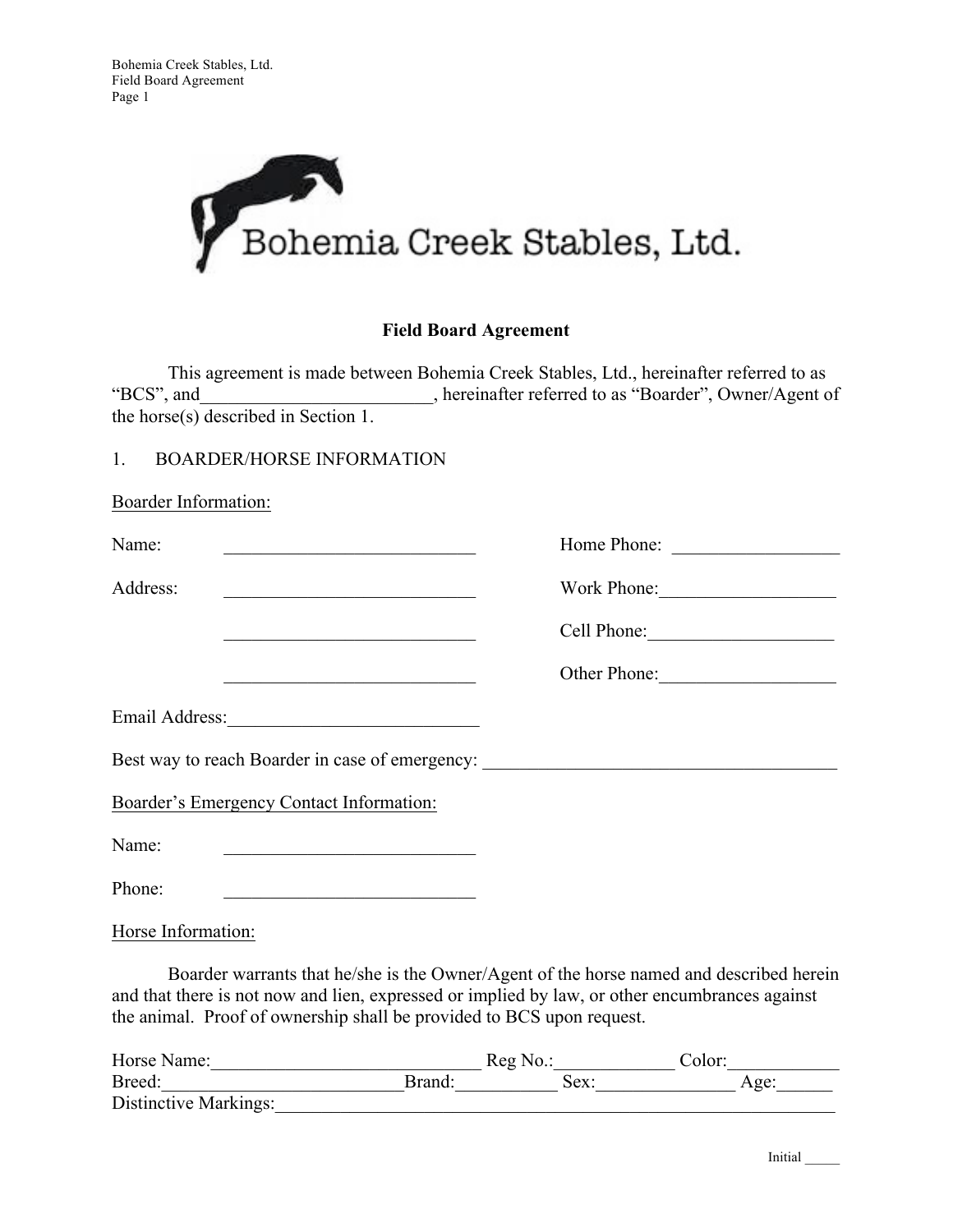Bohemia Creek Stables, Ltd. Field Board Agreement Page 2

| Special Instructions: |                         |  |
|-----------------------|-------------------------|--|
|                       |                         |  |
| Veterinarian:         | Phone:                  |  |
| Farrier:              | Phone:                  |  |
| Insurance Carrier:    | Phone:                  |  |
| Police No.:           | <b>Expiration Date:</b> |  |
| Coverage:             | Value of Horse:         |  |

In the event of colic or serious injury or illness, said horse IS / IS NOT a surgical candidate (circle one). Boarder pre-approves and hereby guarantees payment for surgical procedures that cost \$ or less.

Should BCS feel that medical treatment is needed for the aforementioned horse and BCS is unable to contact Boarder within a reasonable amount of time, which time shall be judged and determined solely by BCS, BCS is then hereby authorized to secure emergency veterinary care and/or blacksmith care, and by any licensed providers of such care who are selected by BCS, as BCS determines is required for the health and well-being of said horse. The cost of such care secured shall be due and payable within thirty (30) days from the date Boarder receives notice thereof.

If this Agreement provides the herein described boarding services for more than one horse, the same information in the same format, as provided in Section 1, shall be set in writing and attached hereto as Exhibit "A", which is hereby incorporated in full by reference.

2. INOCULATIONS AND TESTS: Boarder avers that the aforementioned horse has not been exposed to any contagious or infectious diseases for two weeks prior to boarding. Further, Boarder warrants that said horse has the following inoculations and tests:

| Equine Infectious Anemia (Coggins) Negative | Tetanus (optional)   |
|---------------------------------------------|----------------------|
| Flu/Influenza                               | West Nile (optional) |
| <b>EWV</b> Encephalitis                     | Botulism (optional)  |
| <b>Rhinopneuminitis</b>                     |                      |
| Rabies                                      |                      |

**Strangles** 

Proof of the above shall be furnished to BCS prior to moving aforementioned horse on to the premises. Boarder shall provide BCS with updated inoculation records whenever new records are acquired.

3. STANDARD OF CARE: Pursuant to Maryland State Law, Article 27, Section 59, BCS agrees to provide normal and reasonable care to maintain the health and well-being of said horse.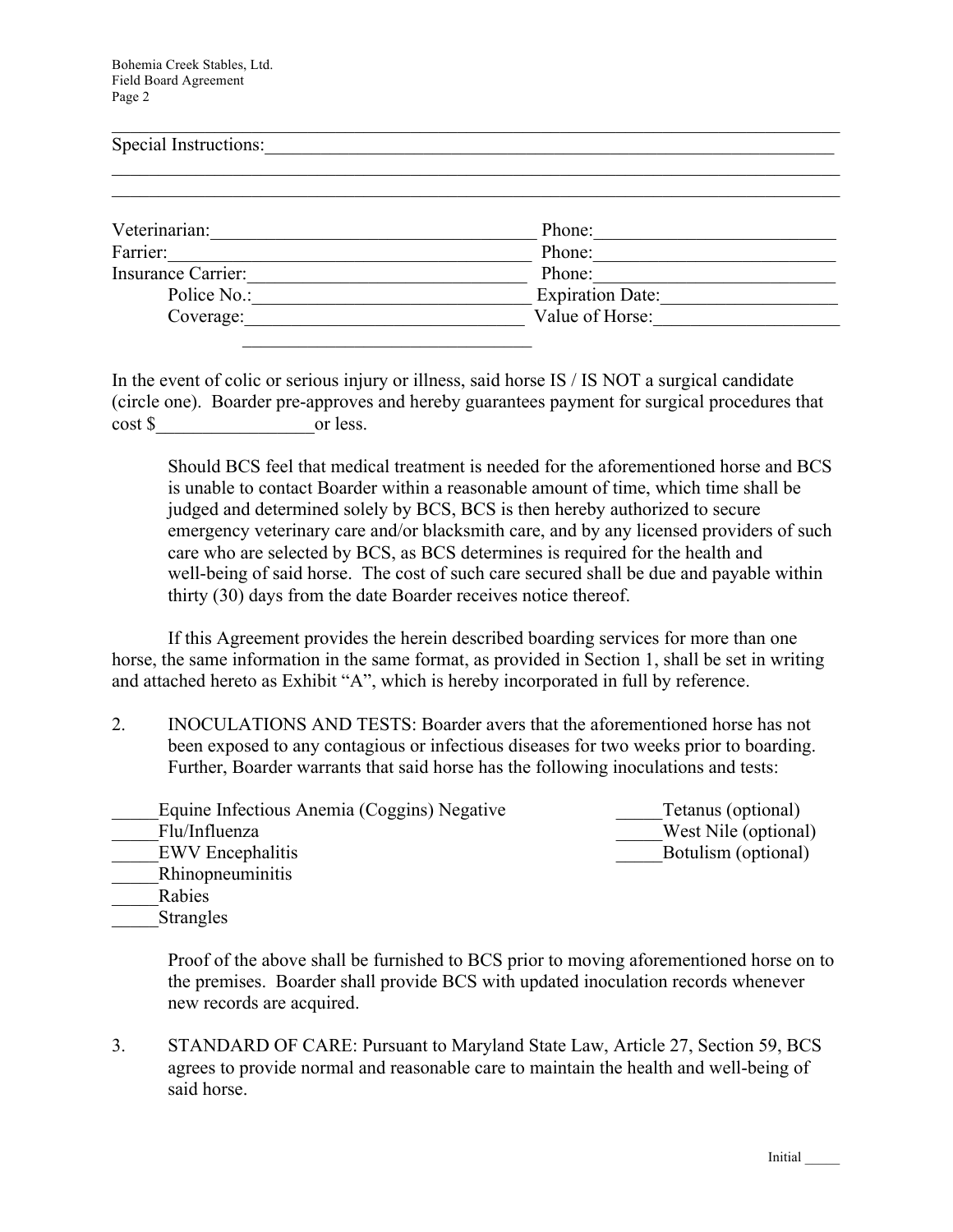4. CARE AND FEEDING: Provided as follows and the discretion of BCS: Grain and hay currently utilized by BCS or as provided by Boarder, daily turn-out (weather permitting and in a paddock determined by BCS with the input of the Boarder). Blanketing will be done as per management's choice. All materials including, but not limited to, hay, grain and additional services above those outlined herein (e.g. Individual turnout or items indicated in the List of Additional Services) that are requested or given by Boarder and are in addition to what is provided and considered reasonable by BCS, will be considered as an extra charge and will be billed to the Boarder each month in accordance with the List of Additional Services that is in effect at the time.

## 5. OTHER CARE:

Deworming: BCS agrees to implement a deworming program, consistent with recognized standards, all at the Boarders expense.

Farrier Care: At the Boarder's expense, BCS will arrange for the farrier care for said horse if the Boarder has requested it of if the horse is in need of farrier care for the welfare of the horse as determined by BCS.

Veterinary Care: BCS has the right in its sole discretion at the expense of the Boarder to provide reasonable veterinarian care, if BCS or its agents reasonably believe that said horse is in need of emergency veterinary care and/or

general health care.

Boarder is obligated to pay the expenses of the above-referenced services in accordance with the List of Additional Services effective as of the time the service was performed. Such bill shall be paid within thirty (30) days from the date it is submitted to Boarder.

- 6. FEES: In consideration of \$11.67 per horse per day (\$350.00 per month) paid by Boarder in advance for the first month and within 7 days of invoicing by BCS. BCS agrees to board said horse beginning 20 on a month-to-month basis. Partial month shall be paid on a pro-rata basis based on the number of days boarded in a standard 30 day month.
- 7. EXPENSES: The FIELD BOARD fee of \$11.67 per horse per day includes feed, and hay. All other expenses such as but not necessarily limited to, those items denoted in the List of Additional Services are the responsibility of the Boarder. These expenses will be itemized on the Boarder's bill. The boarder shall bear all costs incidental to the purposes
- of this agreement, including, but not limited to, veterinary and farrier costs, entry fees, transporting, training, lessons, special equipment, etc.
- 8. RIGHT TO LIEN: Boarder agrees that BCS has and may assert and exercise its right of lien against horse and property for amount due, including late fees, and shall enforce lien and sell said horse for amount due in accordance with Maryland Code of Commercial Law 16-401 and 16-70.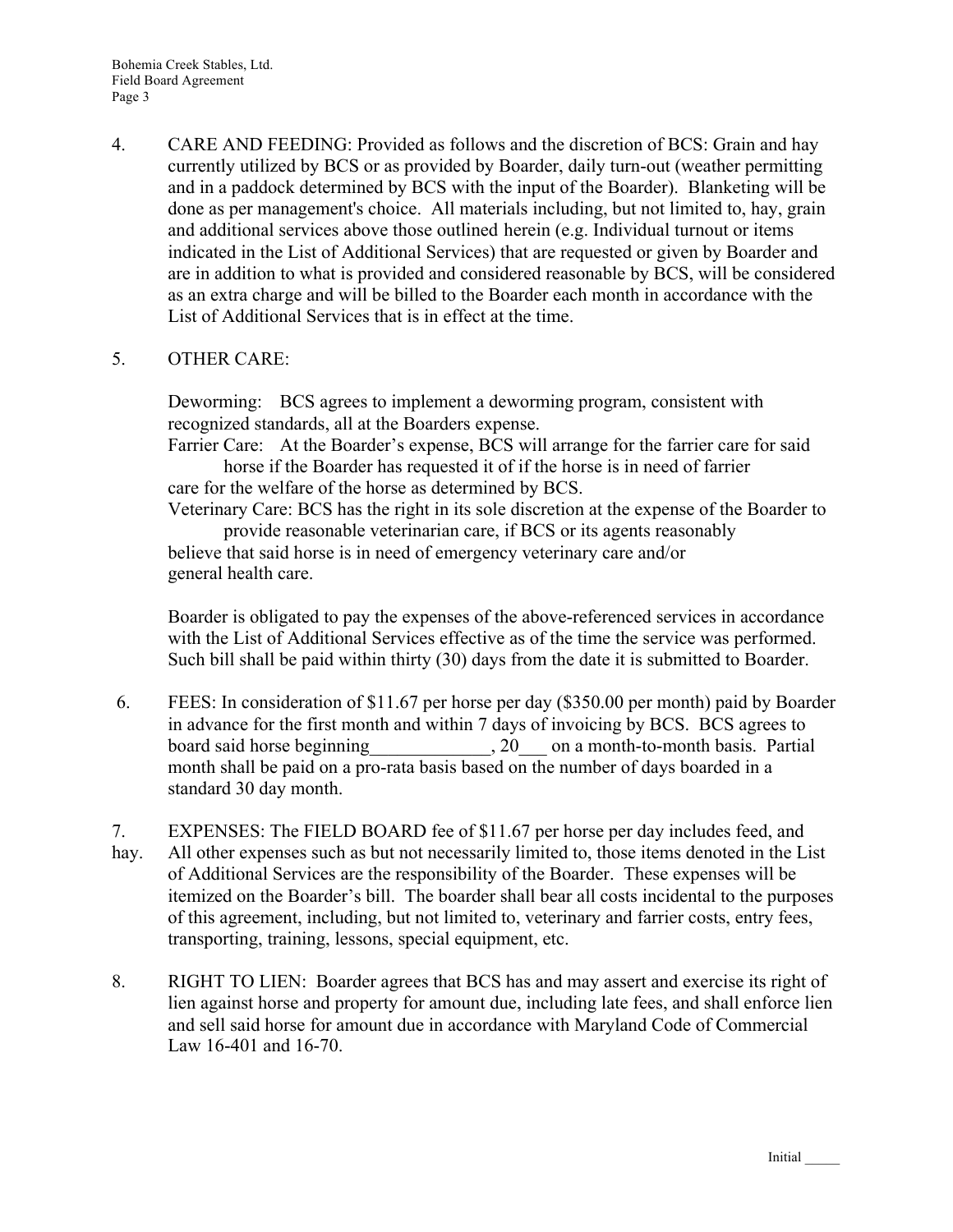- 9. LOSSES: BCS is not responsible for any loss of horses, tack, and/or equipment kept by the Boarder upon BCS' premises due to accident, illness, fire, theft, natural disaster, or negligence of the Boarder. This includes, but is not limited to, any personal injury or disability the horse may receive while on BCS' premises.
- 10. REMOVAL OF BOARDERS HORSE: BCS has the right to request Boarder to immediately remove its horse from BCS; premises, if in BCS' reasonable judgement, either Boarder or Boarder's horse presents a danger to other horses located at the stable and/or patron of BCS, or if, in BCS' reasonable judgment, Boarder or his/her horse is unsuitable for BCS' business. In the event that BCS requests that Boarder remove his/her horse from BCS' premises, Boarder shall immediately remove horse and shall forfeit the balance of the boarding fee of the month during which such removal occurs.
- 11. HOLD HARMLESS: Boarder agrees to hold BCS harmless from any claim resulting from damage or injury caused by said horse, Boarder and/or his/her guests and invitees, and agrees to pay legal fees incurred by BCS in defense of a claim resulting from damage by same.
- 12. BCS RULES: Boarder hereby acknowledges receipt and understanding of the Rules set forth in BCS' "Farm Policies", which are incorporated by reference in full, as if fully set forth herein. BCS may revise these Rules at any time and Boarder agrees and revision shall have the same force and effect as current rules.
- 13. TERMINATION: Boarder may remove his/her horse only after thirty (30) days WRITTEN notice is given to BCS. If Boarder fails to give WRITTEN notice of his/her intent to remove the horse from BCS, Boarder forfeits one-half month's board. No oral notice will be accepted. Should Boarder have an unpaid balance, Boarder may not remove the horse or his/her personal property from the premises until all balances have been paid or a written and binding agreement has been made setting forth a payment schedule.
- 14. REMOVAL OF BOARDER'S PROPERTY: Boarder agrees to remove all personal belongings from BCS's Premises within fifteen (15) days of termination of this agreement, provided Boarder does not have an unpaid balance. After thirty (30) days, BCS will consider said belongings abandoned and has the right to dispose of, sell, or charge for storage for same, regardless of value.
- 15. FAILURE TO MAKE PAYMENT: In the event Boarder fails to make timely payments and is thirty (30) days past the invoice due date, a late fee of \$25.00 per month will be assessed until the bill is paid in full. Boarder is responsible for costs of collection, including but not limited to, reasonable attorney's fees.

Boarder is responsible for any returned checks. There will be a \$30.00 charge assessed for returned checks. Late fees will incur and be applied to the Boarder's account.